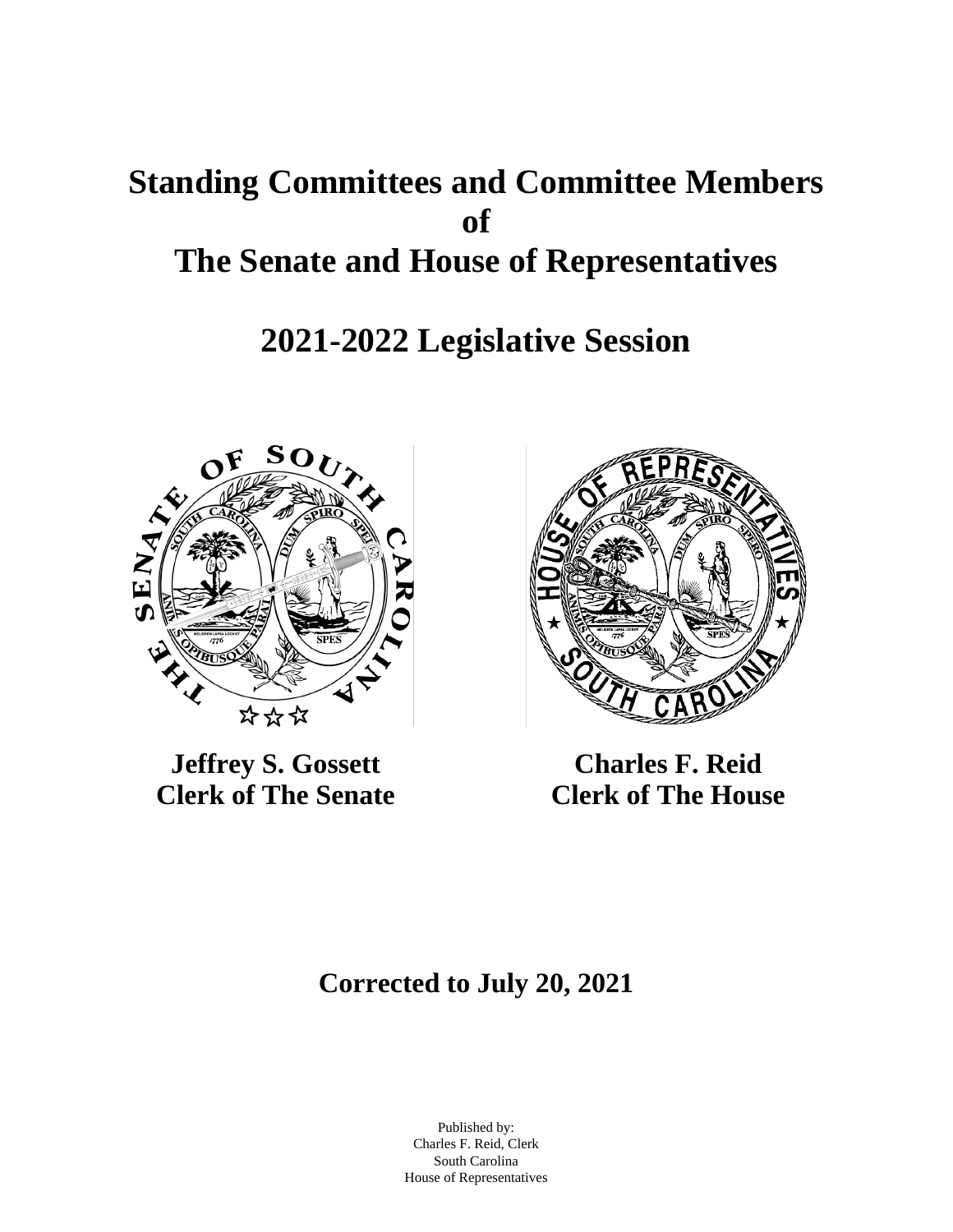# **Senate Standing Committees Chairmen, Telephone Numbers & Room Assignments**

| <b>Committee</b>                       | <b>Chairman</b>              | <b>Telephone</b> | Room* |
|----------------------------------------|------------------------------|------------------|-------|
| Agriculture and Natural Resources Com. | Wes Climer                   | $(803)$ 212-6230 | 404   |
| Banking and Insurance Com.             | Ronnie W. Cromer             | $(803)$ 212-6240 | 410   |
| Corrections and Penology Com.          | Shane R. Martin              | $(803)$ 212-6420 | 211   |
| <b>Education Com.</b>                  | Greg Hembree                 | $(803)$ 212-6350 | 402   |
| Ethics Com.                            | Sean M. Bennett              | $(803)$ 212-6410 | 205   |
| Family and Veterans' Services Com.     | Katrina Frye Shealy          | $(803)$ 212-6320 | 303   |
| Finance Com.                           | Hugh K. Leatherman, Sr.      | $(803)$ 212-6640 | 111   |
| Fish, Game and Forestry Com.           | George E. "Chip" Campsen III | $(803)$ 212-6340 | 305   |
| Interstate Cooperation Com.            | Harvey S. Peeler, Jr.        | $(803)$ 212-6430 | 213   |
| Judiciary Com.                         | Luke A. Rankin               | $(803)$ 212-6610 | 101   |
| Labor, Commerce and Industry Com.      | Thomas C. Alexander          | $(803)$ 212-6220 | 313   |
| Legislative Oversight Com.             | Harvey S. Peeler, Jr.        | $(803)$ 212-6430 | 213   |
| Medical Affairs Com.                   | Daniel B. "Danny" Verdin III | $(803)$ 212-6250 | 412   |
| Rules Com.                             | A. Shane Massey              | $(803)$ 212-6330 | 311   |
| <b>Transportation Com.</b>             | Lawrence K. "Larry" Grooms   | $(803)$ 212-6400 | 203   |

**(\*All room numbers refer to the Gressette Building)**

# **Agriculture and Natural Resources**

Climer, Wes, *Chairman* Verdin, Daniel B. "Danny" III Williams, Kent M. McElveen, J. Thomas III Sabb, Ronnie A. Fanning, Mike Goldfinch, Stephen L. Talley, h Scott Harpootlian, Richard A. "Dick" Loftis, Dwight A. Davis, Tom Adams, Brian Garrett, Billy Gustafson, Penry Johnson, Michael Kimbrell, Josh Stephens, Vernon

# **Banking and Insurance**

Cromer, Ronnie W., *Chairman* Setzler, Nikki G. Jackson, Darrell Rankin, Luke A. Alexander, Thomas C. Malloy, Gerald Davis, Tom Bennett, Sean M. Williams, Kent M.

Hutto, Brad Turner, Ross Gambrell, Michael W. Loftis, Dwight A. Scott, John L., Jr. Cash, Richard J. Garrett, Billy Kimbrell, Josh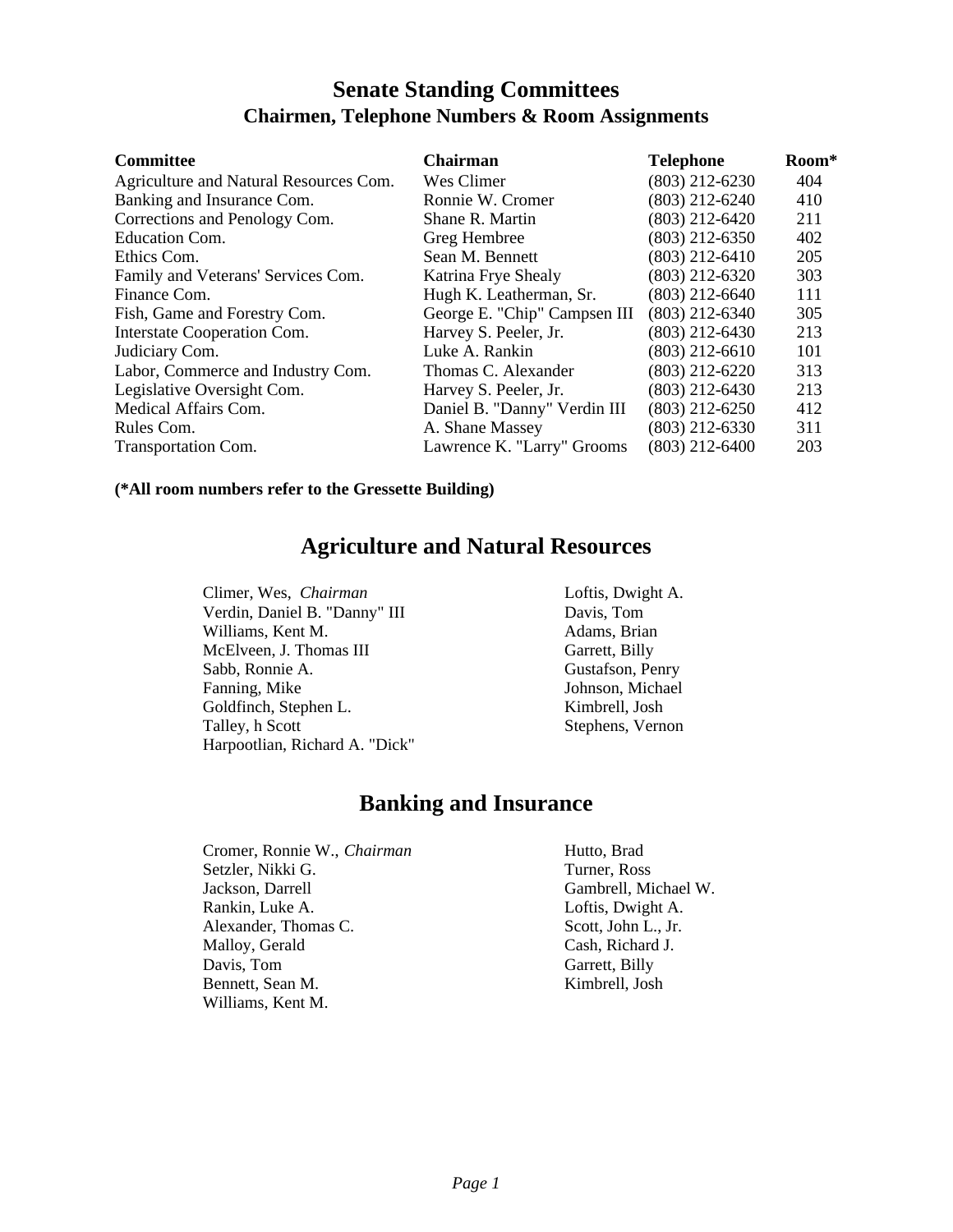# **Corrections and Penology**

Martin, Shane R., *Chairman* Allen, Karl B. Shealy, Katrina Frye Turner, Ross Kimpson, Marlon E. Matthews, Margie Bright McLeod, Mia S. Rice, Rex F. Senn, Sandy

Harpootlian, Richard A. "Dick" Hembree, Greg Adams, Brian Garrett, Billy Gustafson, Penry Johnson, Michael Kimbrell, Josh Stephens, Vernon

## **Education**

Hembree, Greg, *Chairman* Setzler, Nikki G. Rankin, Luke A. Peeler, Harvey S., Jr. Jackson, Darrell Grooms, Lawrence K. "Larry" Malloy, Gerald Hutto, Brad Young, Tom, Jr.

Turner, Ross Rice, Rex F. Talley, h Scott Massey, A. Shane Cash, Richard J. Scott, John L., Jr. Allen, Karl B. Loftis, Dwight A.

## **Ethics**

Bennett, Sean M., *Chairman* Leatherman, Hugh K., Sr. Peeler, Harvey S., Jr. Hutto, Brad Rankin, Luke A.

Jackson, Darrell Setzler, Nikki G. Alexander, Thomas C. Malloy, Gerald Williams, Kent M.

# **Family and Veterans' Services**

Shealy, Katrina Frye, *Chairman* Young, Tom, Jr. Johnson, Kevin L. McElveen, J. Thomas III Climer, Wes Fanning, Mike McLeod, Mia S. Talley, h Scott Gambrell, Michael W.

Cash, Richard J. Harpootlian, Richard A. "Dick" Cromer, Ronnie W. Adams, Brian Gustafson, Penry Johnson, Michael Kimbrell, Josh Stephens, Vernon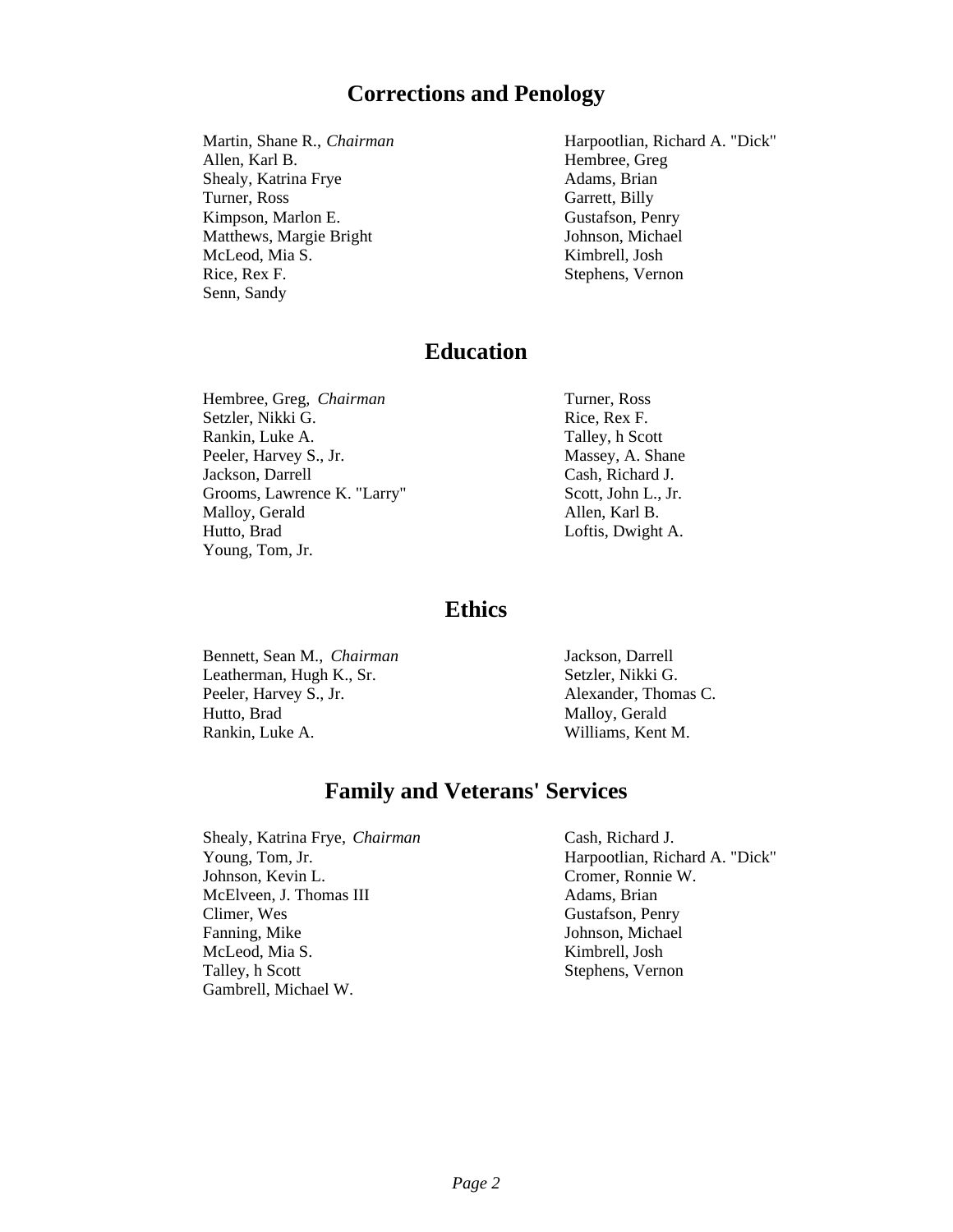### **Finance**

Leatherman, Hugh K., Sr., *Chairman* Setzler, Nikki G. Peeler, Harvey S., Jr. Alexander, Thomas C. Grooms, Lawrence K. "Larry" Verdin, Daniel B. "Danny" III Cromer, Ronnie W. Jackson, Darrell Williams, Kent M. Davis, Tom Martin, Shane R. Scott, John L., Jr.

Allen, Karl B. Bennett, Sean M. Corbin, Thomas D. "Tom" Hembree, Greg Johnson, Kevin L. McElveen, J. Thomas III Shealy, Katrina Frye Turner, Ross Gambrell, Michael W. Fanning, Mike Goldfinch, Stephen L.

### **Fish, Game and Forestry**

Campsen, George E. "Chip" III, *Chairman* Hutto, Brad Cromer, Ronnie W. Williams, Kent M. McElveen, J. Thomas III Young, Tom, Jr. Goldfinch, Stephen L. Talley, h Scott Corbin, Thomas D. "Tom"

Bennett, Sean M. Turner, Ross Matthews, Margie Bright Fanning, Mike Adams, Brian Gustafson, Penry Johnson, Michael Stephens, Vernon

## **Interstate Cooperation**

Peeler, Harvey S., Jr., *Chairman* Setzler, Nikki G. Leatherman, Hugh K., Sr.

Alexander, Thomas C. Jackson, Darrell

### **Judiciary**

Rankin, Luke A., *Chairman* Hutto, Brad Malloy, Gerald Campsen, George E. "Chip" III Massey, A. Shane Young, Tom, Jr. Kimpson, Marlon E. Sabb, Ronnie A. Matthews, Margie Bright Climer, Wes McLeod, Mia S. Rice, Rex F.

Senn, Sandy Talley, h Scott Cash, Richard J. Harpootlian, Richard A. "Dick" Loftis, Dwight A. Adams, Brian Garrett, Billy Gustafson, Penry Johnson, Michael Kimbrell, Josh Stephens, Vernon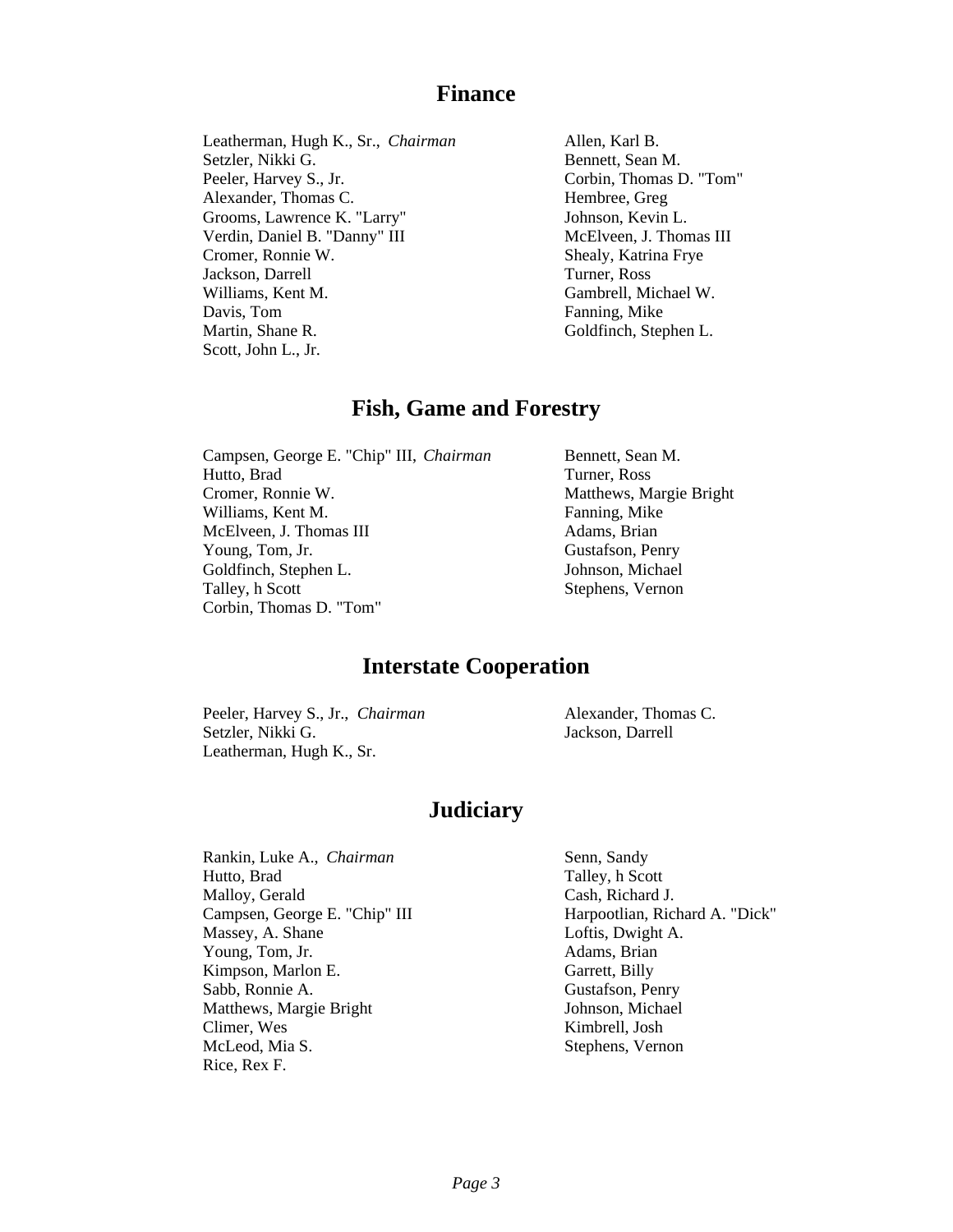# **Labor, Commerce and Industry**

Alexander, Thomas C., *Chairman* Setzler, Nikki G. Leatherman, Hugh K., Sr. Williams, Kent M. Massey, A. Shane Davis, Tom Scott, John L., Jr. Bennett, Sean M. Corbin, Thomas D. "Tom"

Johnson, Kevin L. Allen, Karl B. Sabb, Ronnie A. Gambrell, Michael W. Climer, Wes Senn, Sandy Shealy, Katrina Frye Rice, Rex F.

# **Legislative Oversight**

Peeler, Harvey S., Jr., *Chairman* Setzler, Nikki G. Jackson, Darrell Hutto, Brad Malloy, Gerald Campsen, George E. "Chip" III Williams, Kent M.

Massey, A. Shane Davis, Tom Young, Tom, Jr. Climer, Wes Talley, h Scott Scott, John L., Jr.

# **Medical Affairs**

Verdin, Daniel B. "Danny" III, *Chairman* Peeler, Harvey S., Jr. Hutto, Brad Martin, Shane R. Scott, John L., Jr. Alexander, Thomas C. Davis, Tom Johnson, Kevin L. Corbin, Thomas D. "Tom"

Kimpson, Marlon E. Matthews, Margie Bright Gambrell, Michael W. Senn, Sandy Cash, Richard J. McLeod, Mia S. Loftis, Dwight A. Garrett, Billy

### **Rules**

Massey, A. Shane, *Chairman* Cromer, Ronnie W. Malloy, Gerald Leatherman, Hugh K., Sr. Martin, Shane R. Campsen, George E. "Chip" III Allen, Karl B. Corbin, Thomas D. "Tom" Young, Tom, Jr.

Kimpson, Marlon E. Sabb, Ronnie A. Grooms, Lawrence K. "Larry" Hembree, Greg McLeod, Mia S. Shealy, Katrina Frye Goldfinch, Stephen L. Harpootlian, Richard A. "Dick"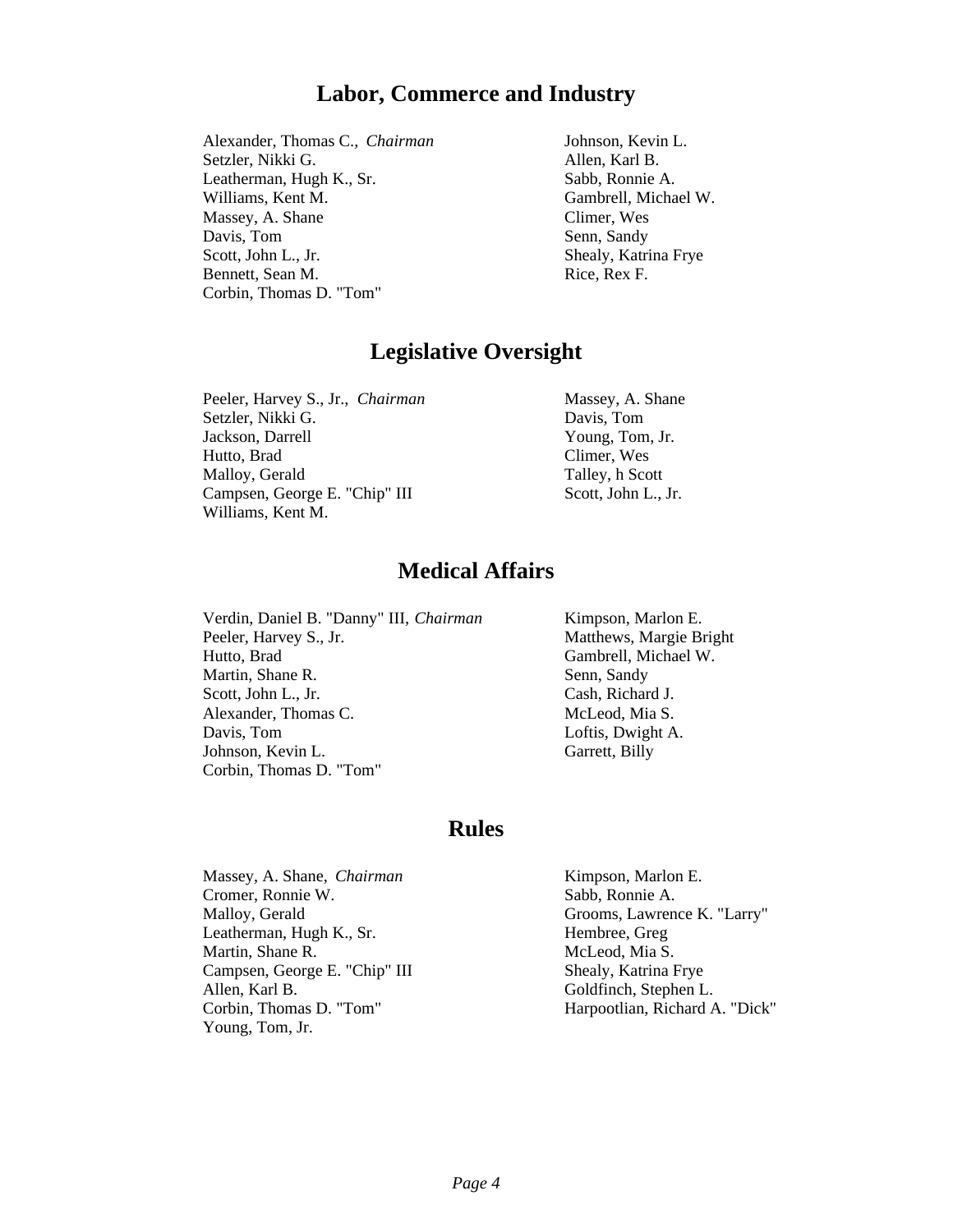# **Transportation**

Grooms, Lawrence K. "Larry", *Chairman* Leatherman, Hugh K., Sr. Rankin, Luke A. Verdin, Daniel B. "Danny" III Malloy, Gerald Campsen, George E. "Chip" III Peeler, Harvey S., Jr. Bennett, Sean M. Hembree, Greg

McElveen, J. Thomas III Johnson, Kevin L. Kimpson, Marlon E. Sabb, Ronnie A. Matthews, Margie Bright Climer, Wes Rice, Rex F. Senn, Sandy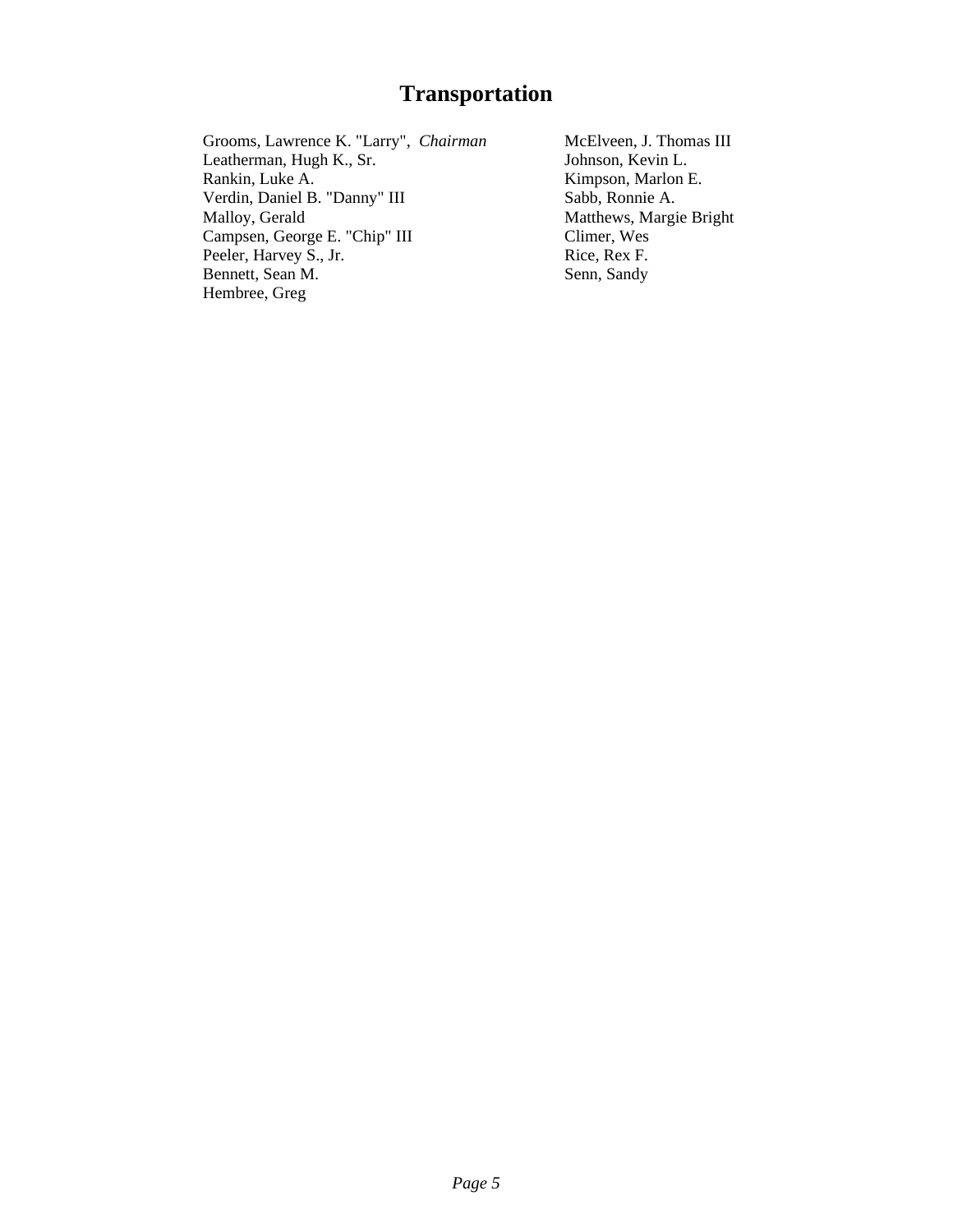# **Senate Committee Assignments**

#### **Adams, Brian**

*Agriculture and Natural Resources Corrections and Penology Family and Veterans' Services Fish, Game and Forestry Judiciary*

#### **Alexander, Thomas C.**

*Banking and Insurance Ethics Finance Interstate Cooperation Labor, Commerce and Industry, Chairman Medical Affairs*

#### **Allen, Karl B.**

*Corrections and Penology Education Finance Labor, Commerce and Industry Rules*

#### **Bennett, Sean M.**

*Banking and Insurance Ethics, Chairman Finance Fish, Game and Forestry Labor, Commerce and Industry Transportation*

#### **Campsen, George E. "Chip" III**

*Fish, Game and Forestry, Chairman Judiciary Legislative Oversight Rules Transportation*

#### **Cash, Richard J.**

*Banking and Insurance Education Family and Veterans' Services Judiciary Medical Affairs*

#### **Climer, Wes**

*Agriculture and Natural Resources, Chairman Family and Veterans' Services Judiciary Labor, Commerce and Industry Legislative Oversight Transportation*

#### **Corbin, Thomas D. "Tom"**

*Finance Fish, Game and Forestry Labor, Commerce and Industry Medical Affairs Rules*

#### **Cromer, Ronnie W.**

*Banking and Insurance, Chairman Family and Veterans' Services Finance Fish, Game and Forestry Rules*

#### **Davis, Tom**

*Agriculture and Natural Resources Banking and Insurance Finance Labor, Commerce and Industry Legislative Oversight Medical Affairs*

#### **Fanning, Mike**

*Agriculture and Natural Resources Family and Veterans' Services Finance Fish, Game and Forestry*

#### **Gambrell, Michael W.**

*Banking and Insurance Family and Veterans' Services Finance Labor, Commerce and Industry Medical Affairs*

#### **Garrett, Billy**

*Agriculture and Natural Resources Banking and Insurance Corrections and Penology Judiciary Medical Affairs*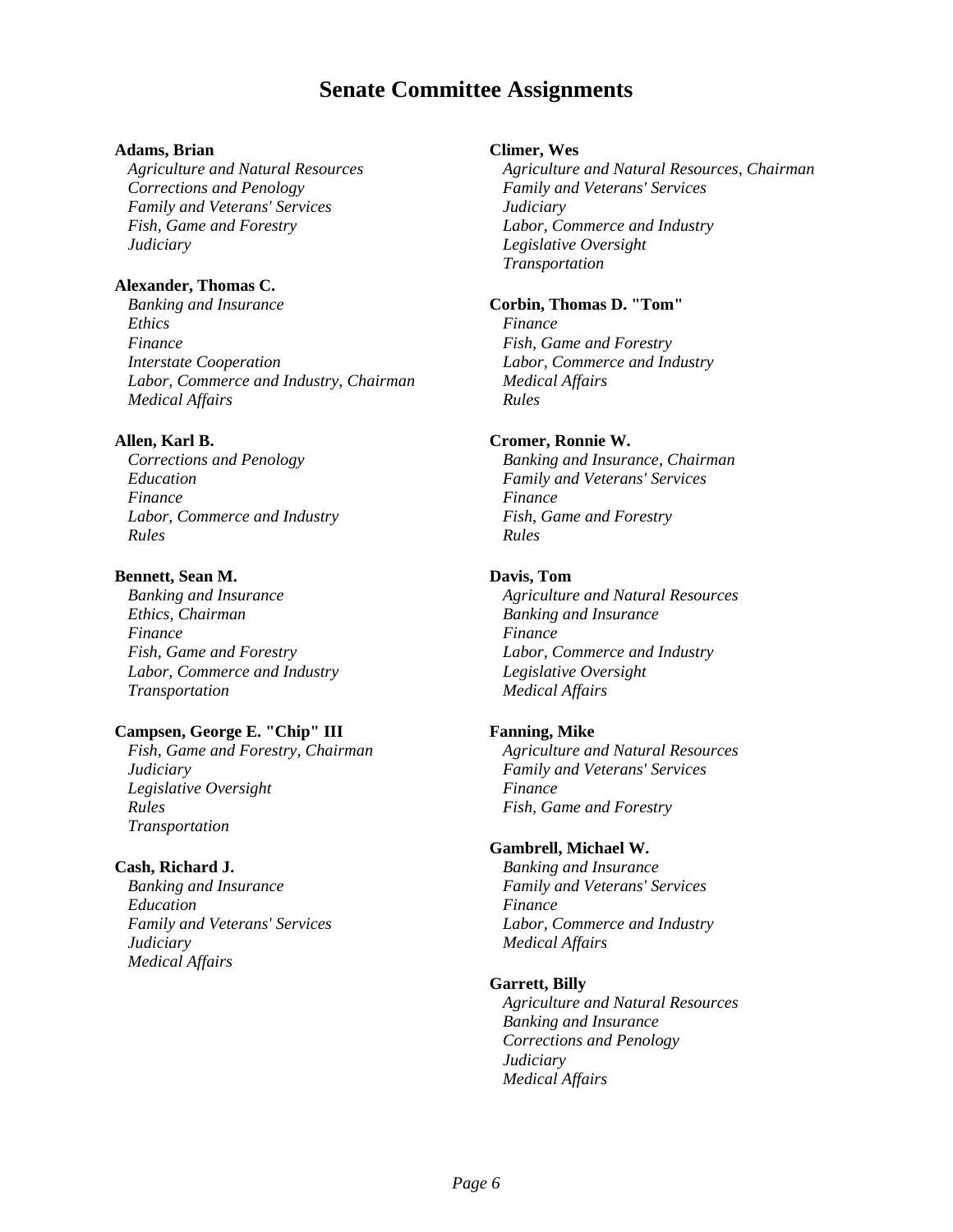#### **Goldfinch, Stephen L.**

*Agriculture and Natural Resources Finance Fish, Game and Forestry Rules*

#### **Grooms, Lawrence K. "Larry"**

*Education Finance Rules Transportation, Chairman*

#### **Gustafson, Penry**

*Agriculture and Natural Resources Corrections and Penology Family and Veterans' Services Fish, Game and Forestry Judiciary*

#### **Harpootlian, Richard A. "Dick"**

*Agriculture and Natural Resources Corrections and Penology Family and Veterans' Services Judiciary Rules*

#### **Hembree, Greg**

*Corrections and Penology Education, Chairman Finance Rules Transportation*

#### **Hutto, Brad**

*Banking and Insurance Education Ethics Fish, Game and Forestry Judiciary Legislative Oversight Medical Affairs*

#### **Jackson, Darrell**

*Banking and Insurance Education Ethics Finance Interstate Cooperation Legislative Oversight*

#### **Johnson, Kevin L.**

*Family and Veterans' Services Finance Labor, Commerce and Industry Medical Affairs Transportation*

#### **Johnson, Michael**

*Agriculture and Natural Resources Corrections and Penology Family and Veterans' Services Fish, Game and Forestry Judiciary*

#### **Kimbrell, Josh**

*Agriculture and Natural Resources Banking and Insurance Corrections and Penology Family and Veterans' Services Judiciary*

#### **Kimpson, Marlon E.**

*Corrections and Penology Judiciary Medical Affairs Rules Transportation*

#### **Leatherman, Hugh K., Sr.**

*Ethics Finance, Chairman Interstate Cooperation Labor, Commerce and Industry Rules Transportation*

#### **Loftis, Dwight A.**

*Agriculture and Natural Resources Banking and Insurance Education Judiciary Medical Affairs*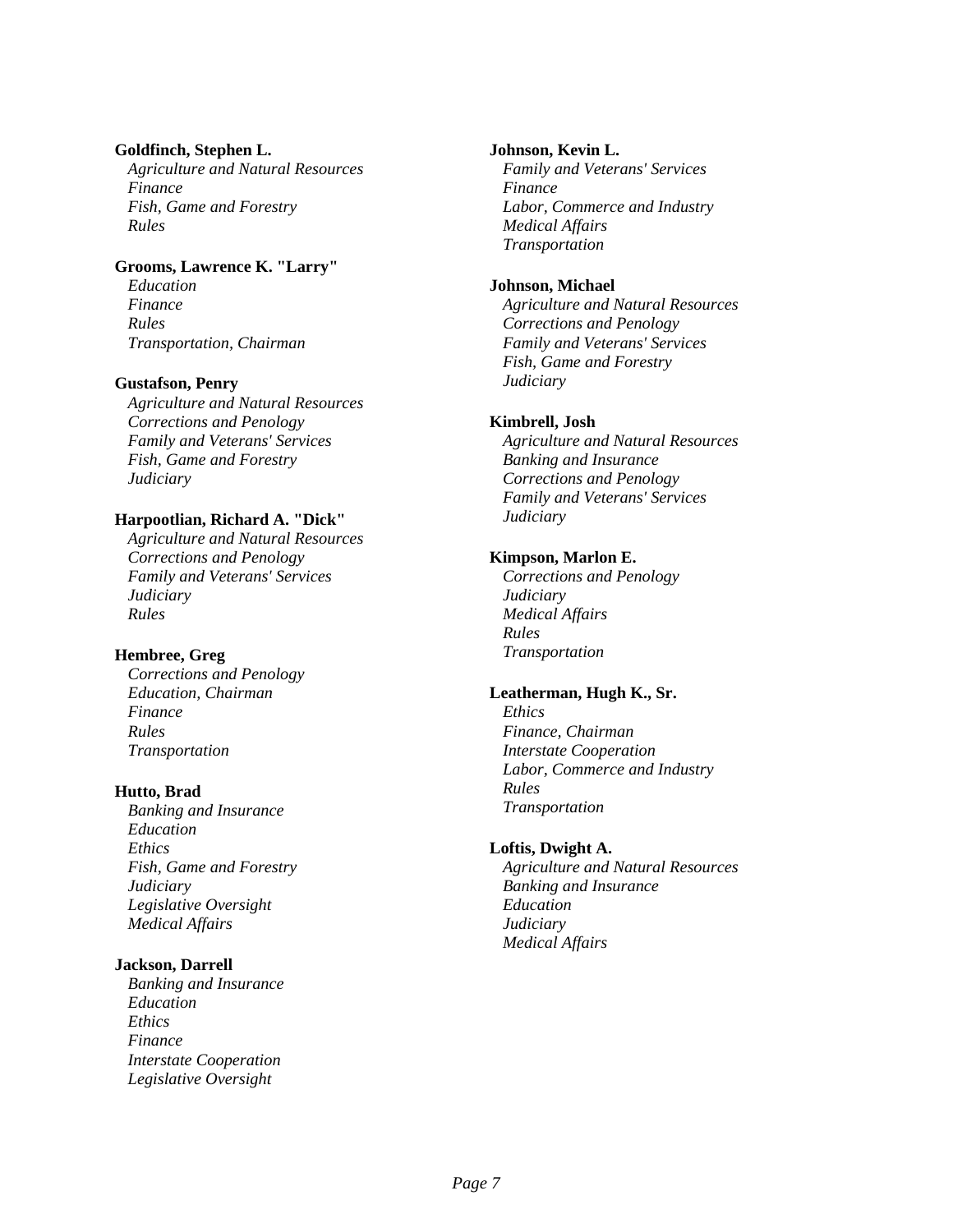#### **Malloy, Gerald**

*Banking and Insurance Education Ethics Judiciary Legislative Oversight Rules Transportation*

#### **Martin, Shane R.**

*Corrections and Penology, Chairman Finance Medical Affairs Rules*

#### **Massey, A. Shane**

*Education Judiciary Labor, Commerce and Industry Legislative Oversight Rules, Chairman*

#### **Matthews, Margie Bright**

*Corrections and Penology Fish, Game and Forestry Judiciary Medical Affairs Transportation*

#### **McElveen, J. Thomas III**

*Agriculture and Natural Resources Family and Veterans' Services Finance Fish, Game and Forestry Transportation*

#### **McLeod, Mia S.**

*Corrections and Penology Family and Veterans' Services Judiciary Medical Affairs Rules*

#### **Peeler, Harvey S., Jr.**

*Education Ethics Finance Interstate Cooperation, Chairman Legislative Oversight, Chairman Medical Affairs Transportation*

#### **Rankin, Luke A.**

*Banking and Insurance Education Ethics Judiciary, Chairman Transportation*

#### **Rice, Rex F.**

*Corrections and Penology Education Judiciary Labor, Commerce and Industry Transportation*

#### **Sabb, Ronnie A.**

*Agriculture and Natural Resources Judiciary Labor, Commerce and Industry Rules Transportation*

#### **Scott, John L., Jr.**

*Banking and Insurance Education Finance Labor, Commerce and Industry Legislative Oversight Medical Affairs*

#### **Senn, Sandy**

*Corrections and Penology Judiciary Labor, Commerce and Industry Medical Affairs Transportation*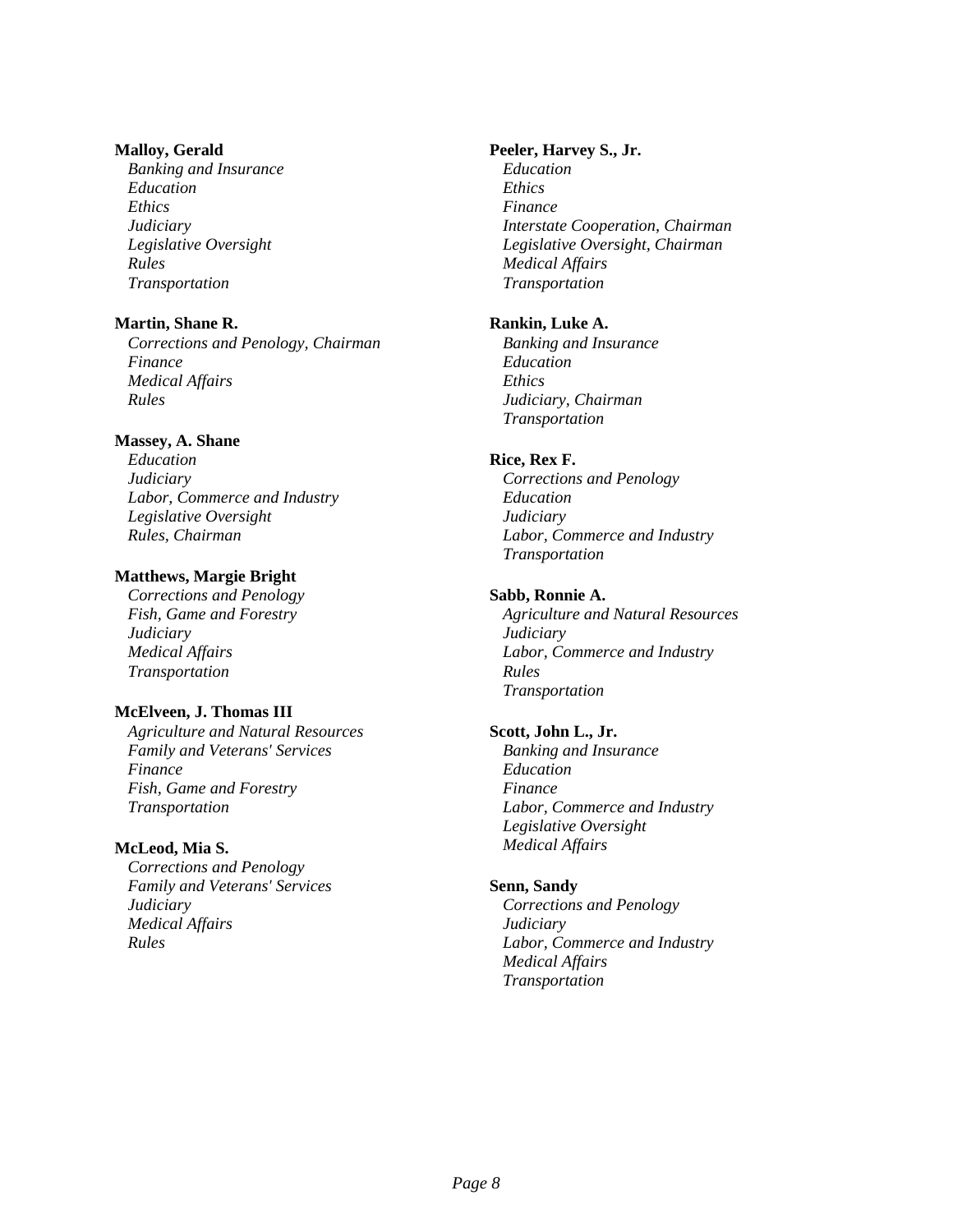#### **Setzler, Nikki G.**

*Banking and Insurance Education Ethics Finance Interstate Cooperation Labor, Commerce and Industry Legislative Oversight*

#### **Shealy, Katrina Frye**

*Corrections and Penology Family and Veterans' Services, Chairman Finance Labor, Commerce and Industry Rules*

#### **Stephens, Vernon**

*Agriculture and Natural Resources Corrections and Penology Family and Veterans' Services Fish, Game and Forestry Judiciary*

#### **Talley, h Scott**

*Agriculture and Natural Resources Education Family and Veterans' Services Fish, Game and Forestry Judiciary Legislative Oversight*

#### **Turner, Ross**

*Banking and Insurance Corrections and Penology Education Finance Fish, Game and Forestry*

#### **Verdin, Daniel B. "Danny" III**

*Agriculture and Natural Resources Finance Medical Affairs, Chairman Transportation*

#### **Williams, Kent M.**

*Agriculture and Natural Resources Banking and Insurance Ethics Finance Fish, Game and Forestry Labor, Commerce and Industry Legislative Oversight*

#### **Young, Tom, Jr.**

*Education Family and Veterans' Services Fish, Game and Forestry Judiciary Legislative Oversight Rules*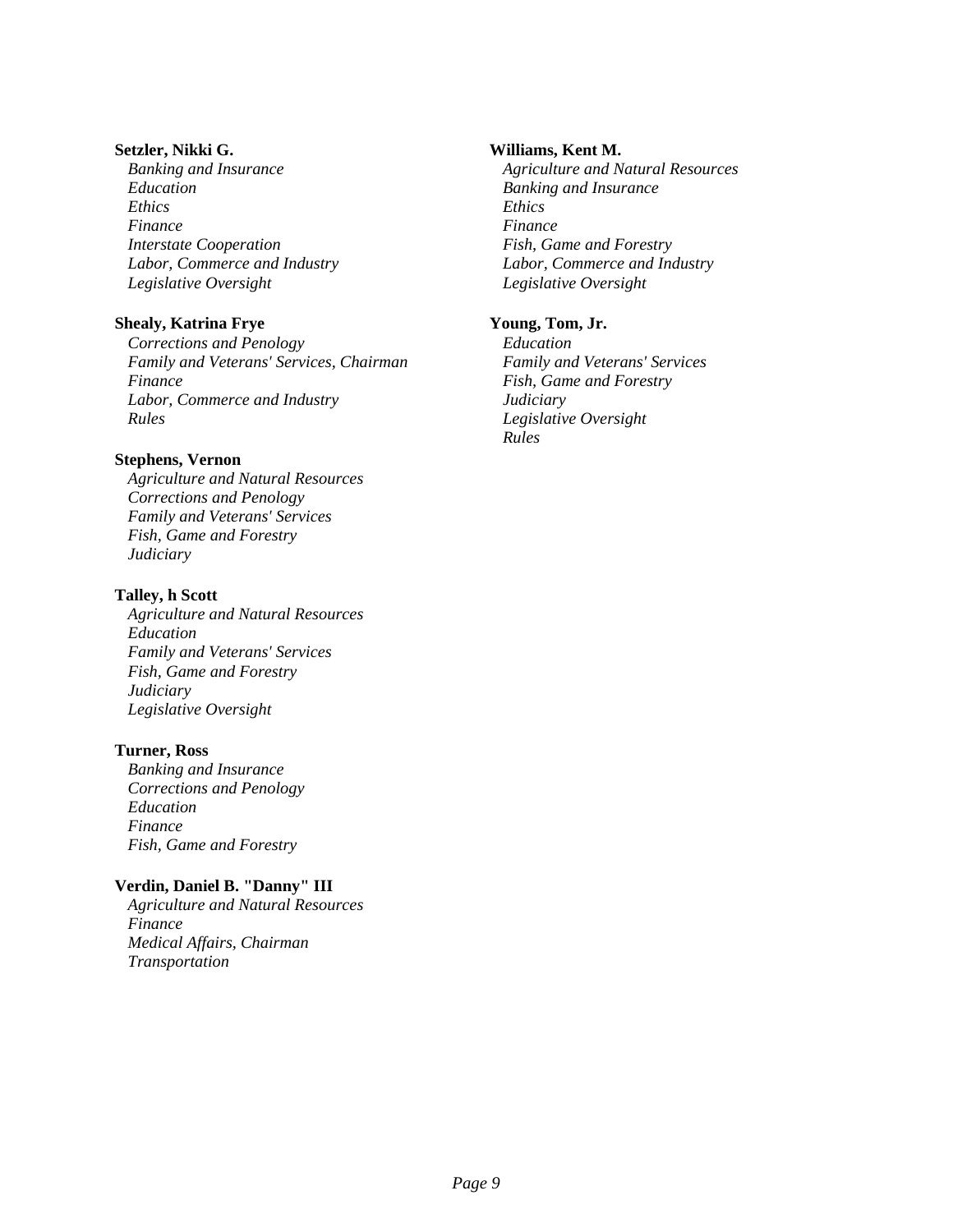# **House Standing Committees Chairmen, Telephone Numbers & Room Assignments**

| <b>Committee</b>                                         | <b>Chairman</b>                | <b>Telephone</b>   | Room* |
|----------------------------------------------------------|--------------------------------|--------------------|-------|
| Agr., Nat. Res. & Environ. Affrs. Com.                   | David R. Hiott                 | $(803)$ 734-3022   | 411   |
| Education and Public Works Com.                          | Merita A. "Rita" Allison       | $(803)$ 734-3053   | 429   |
| Ethics Com.                                              | Wallace H. "Jay" Jordan, Jr.   | $(803) 734 - 3114$ | 519   |
| Interstate Cooperation Com.                              | Mark N. Willis                 | $(803) 734 - 3141$ | 534   |
| Invitations and Memorial Resolutions Com. Dennis C. Moss |                                | (803) 734-3107     | 503   |
| Judiciary Com.                                           | Chris Murphy                   | (803) 734-3120     | 512   |
| Labor, Commerce and Industry Com.                        | William E. "Bill" Sandifer III | $(803)$ 734-3015   | 407   |
| Legislative Oversight Com.                               | Wm. Weston J. Newton           | $(803)$ 212-6810   | 228   |
| Med., Mil., Public & Mun. Affrs. Com.                    | Leon Howard                    | $(803)$ 734-3046   | 425   |
| Operations and Management Com.                           | Garry R. Smith                 | $(803) 734 - 3141$ | 534   |
| Reg. and Admin. Procedures Com.                          | Chip Huggins                   | $(803)$ 212-6815   | 202   |
| Rules Com.                                               | Anne J. Thayer                 | $(803)$ 734-3113   | 519   |
| Ways and Means Com.                                      | G. Murrell Smith, Jr.          | (803) 734-3144     | 525   |

**(\*All room numbers refer to the Blatt Building)**

# **Agriculture, Natural Resources & Environmental Affairs (Fish, Game, Forestry, State Parks, Rural Development & Environmental Affairs)**

Hiott, David R., *Chairman* Moss, V. Stephen "Steve", *1st V.C.* Hixon, William M. "Bill", *2nd V.C.* Burns, James Mikell "Mike", *Secy.* Atkinson, Lucas Chumley, William M. "Bill" Forrest, Cally R. "Cal" Garvin, Kambrell H. Gilliam, Leon D. "Doug" Haddon, Patrick B.

Ligon, Thomas R. "Randy" Magnuson, Josiah Martin, Richard "Rick" May, Robert J. "RJ" III Moore, JA Nutt, Roger A. Pendarvis, Marvin R. Williams, Shedron D. Stimson, Dustin R, *Chief Legal Counsel* Hayes, Ellie, *Exec. Asst.*

# **Education and Public Works (Education, Highways, State House & Grounds, Railroad, Aviation)**

Allison, Merita A. "Rita", *Chairman* Bennett, Linda "Lin", *1st V.C.* Alexander, Terry, *2nd V.C.* Brittain, Thomas C. "Case", Jr. Calhoon, Paula Rawl Felder, R. Raye Gatch, Gil Govan, Jerry N., Jr. Henderson-Myers, Rosalyn D. McDaniel, Annie E. McGinnis, Timothy A. "Tim"

Moore, Travis A. Morgan, Adam M. Oremus, Melissa Lackey Rivers, Michael F., Sr. Smith, Marvin "Mark" Stringer, Tommy M. Trantham, Ashley B. McNair, Pierce, *Dir. of Res.* Hayes, Lillian E., *Research Analyst* Fulmer, Richard P., *Staff Counsel* Lee, Virginia "Ginger", *Exec. Asst.*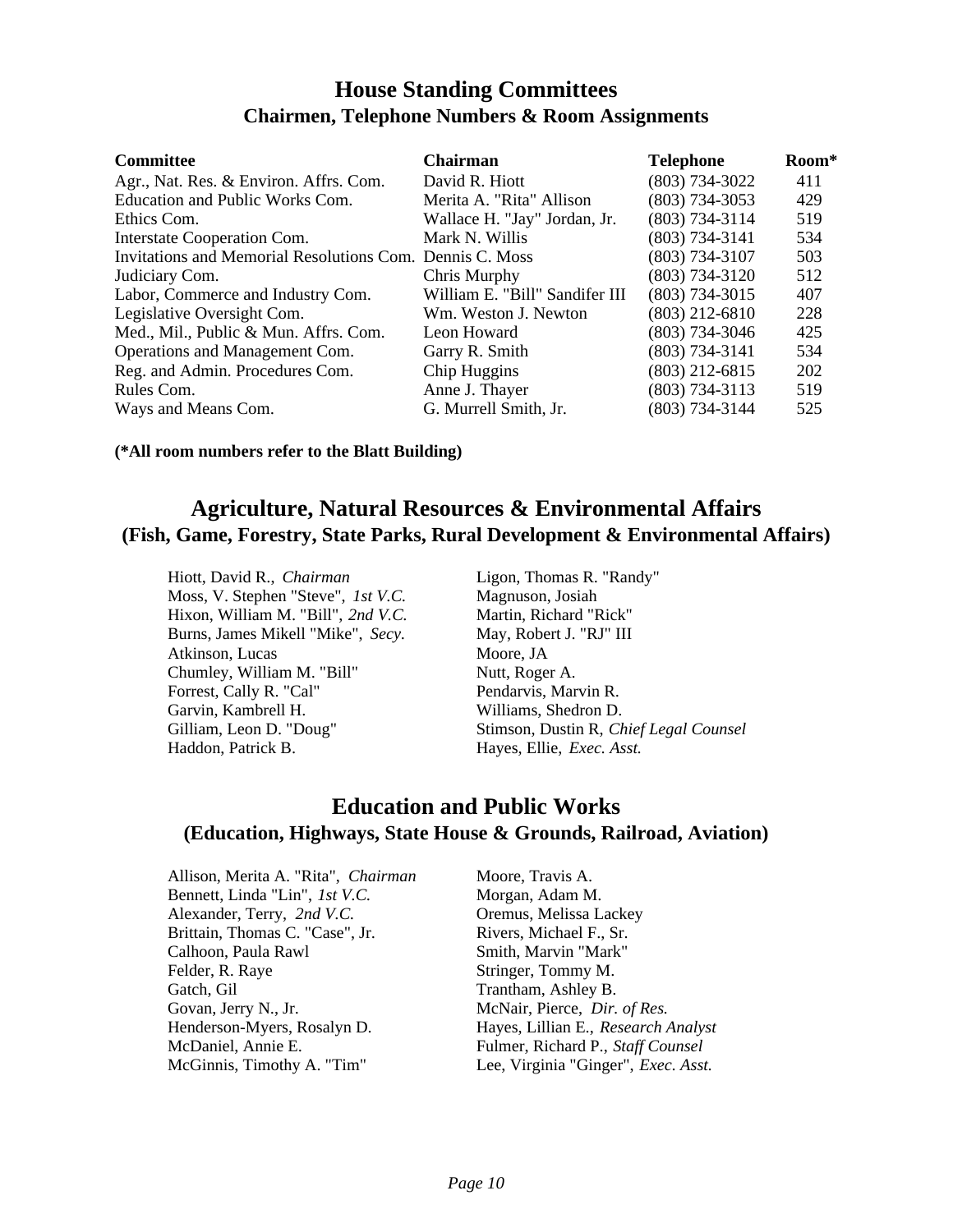# **Ethics**

Jordan, Wallace H. "Jay", Jr., *Chairman* Weeks, J. David, *V.C.* Bernstein, Beth E., *Secy.* Bamberg, Justin T. Calhoon, Paula Rawl Caskey, Micajah P. "Micah" IV Collins, Neal A.

Rutherford, J. Todd Smith, G. Murrell, Jr. Stavrinakis, Leonidas E. "Leon" Shuler, Jane O., *Chief Legal Counsel* Foster, Julia Jones, *Asst. Legal Counsel* Richardson, Kiara, *Exec. Asst.*

# **Interstate Cooperation**

Willis, Mark N., *Chairman* Robinson, Leola C., *1st V.C.* Bailey, William H., *2nd V.C.* Bryant, Bruce M. Murray, Chardale R. Gamble, Linda, *Admin. Coord.*

# **Invitations and Memorial Resolutions**

Moss, Dennis C., *Chairman* Williams, Robert Q., *1st V.C.* Yow, Richard L. "Richie", *2nd V.C.* Dabney, Victor M. "Vic", *Secy.*

Tedder, Deon T. Taylor, Doris, *Exec. Asst.* Barrett, Candy, *Receptionist*

# **Judiciary (Privileges & Elections)**

Murphy, Chris, *Chairman* King, John Richard C., *1st V.C.* Collins, Neal A., *2nd V.C.* Bailey, William H. Bamberg, Justin T. Bernstein, Beth E. Bryant, Bruce M. Caskey, Micajah P. "Micah" IV Cox, Westley P. "West" Davis, Sylleste H. Elliott, Jason Fry, Russell W. Henegan, Patricia Moore "Pat" Hyde, Max T., Jr. Johnson, Jeffrey E. "Jeff"

Jordan, Wallace H. "Jay", Jr. Kimmons, Mandy W. McCravy, John R. III McKnight, Cezar E. Newton, Brandon Michael Newton, Wm. Weston J. Rose, Seth Thigpen, Ivory Torrey Wetmore, Elizabeth "Spencer" Wheeler, William W. "Will" III Dean, Emma, *Chief Counsel* Franklin, Roland, *Asst. Chief Counsel* Hinson, James "Jimmy", *Asst. Chief Counsel* Anderson, Linda C., *Exec. Asst.*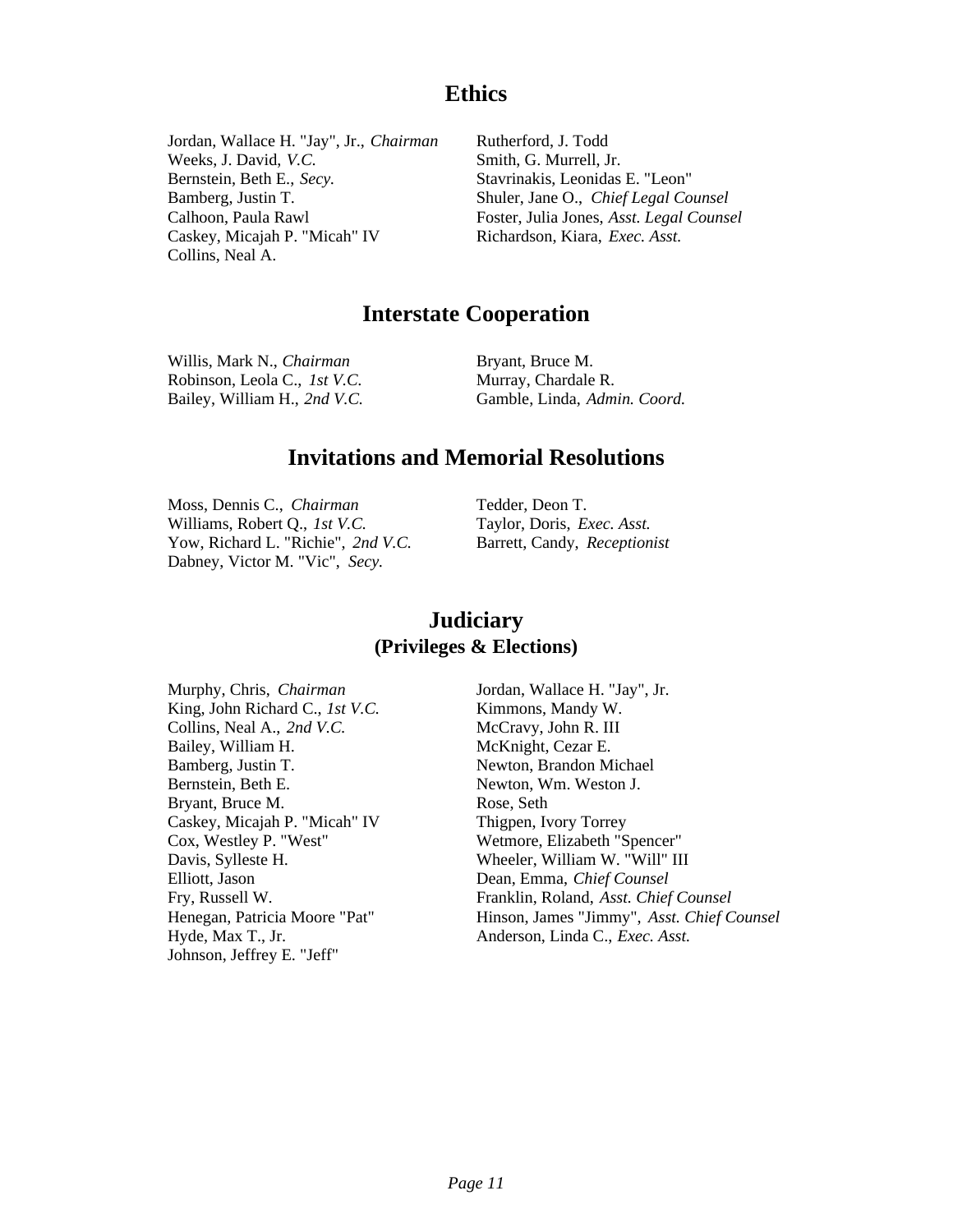# **Labor, Commerce and Industry (Labor, Commerce & Manufacturing, Banking & Insurance, Merchants & Mercantile Affairs)**

Sandifer, William E. "Bill" III, *Chairman* West, John Taliaferro "Jay" IV, *1st V.C.* Jefferson, Joseph H., Jr., *2nd V.C.* Anderson, Carl L. Blackwell, Bart T. Bradley, Jeffrey A. "Jeff" Cogswell, William Scott, Jr. Cox, Bobby J. Hardee, Kevin Kirby, Roger K. Long, Steven Wayne

Ott, Russell L. Taylor, Bill Thayer, Anne J. White, W. Brian Williams, Robert Q. Wooten, Chris Yow, Richard L. "Richie" Davidson, Steve, *Chief Counsel* Triplett, Bryan, *Asst. Chief Counsel* Huffman, Mary Stella, *Exec. Asst.*

# **Legislative Oversight (Oversight and Review of Government Operations and Accountability)**

Newton, Wm. Weston J., *Chairman* Jefferson, Joseph H., Jr., *1st V.C.* Garvin, Kambrell H. Gatch, Gil Henderson-Myers, Rosalyn D. Hixon, William M. "Bill" Johnson, Jeffrey E. "Jeff" Johnson, Kimberly O. Magnuson, Josiah McCravy, John R. III McGinnis, Timothy A. "Tim" Moore, Travis A. Morgan, Adam M.

Oremus, Melissa Lackey Ott, Russell L. Pendarvis, Marvin R. Rivers, Michael F., Sr. Stringer, Tommy M. West, John Taliaferro "Jay" IV Wooten, Chris Dobson, Jennifer, *Dir. of Res.* Carter, M. Lewis II, *Research Analyst* McCullough, Riley, *Research Analyst* Appleby, Charles, *Legal Counsel* Greer, Cathy, *Admin. Coord.*

# **Medical, Military, Public and Municipal Affairs (Medical Affairs, Social Security, Penitentiary, State Hospital Police Regulations, Military Affairs, Veterans' Affairs)**

Howard, Leon, *Chairman* Parks, J. Anne, *1st V.C.* Hill, Jonathon D., *2nd V.C.* Gilliard, Wendell G., *3rd V.C.* Matthews, Krystle N., *Secy.* Brawley, Wendy C. Bustos, Joseph M. "Joe" Carter, Jerry T. Dabney, Victor M. "Vic" Hart, Christopher R. "Chris" Johnson, Jermaine L., Sr.

Johnson, Kimberly O. Jones, Stewart O. McCabe, Donald R. "Ryan", Jr. McGarry, Sandy N. Murray, Chardale R. Robinson, Leola C. Tedder, Deon T. Cauthen, Mary Denis, *Dir. of Res.* Brumfield, Ava M., *Research Analyst* Fears, Sherri G., *Exec. Asst.*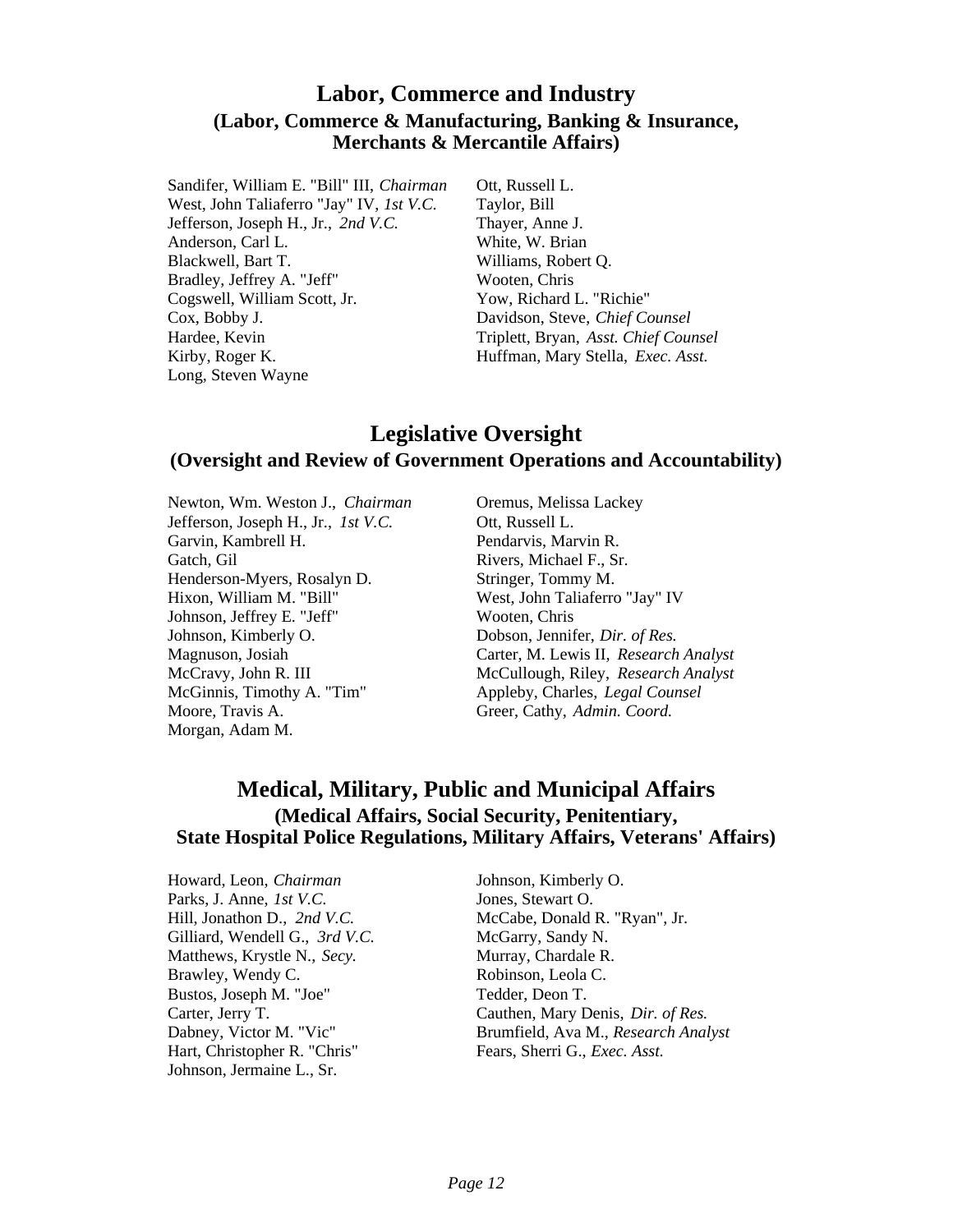# **Operations and Management (Personnel, Administration & Management of Facilities, Including Management of the Blatt Building)**

Smith, Garry R., *Chairman* McKnight, Cezar E., *1st V.C.* Martin, Richard "Rick", *2nd V.C.* Matthews, Krystle N., *Secy./Treas.* Bustos, Joseph M. "Joe" Govan, Jerry N., Jr. Haddon, Patrick B. McDaniel, Annie E. Gamble, Linda, *Admin. Coord.*

#### **Ex Officio Members:**

Lucas, James H. "Jay" *Speaker of The House* Pope, Thomas E. "Tommy" *Speaker Pro Tempore* Reid, Charles F. *Clerk of The House*

# **Regulations and Admin. Procedures (State Agency Rule Making)**

Huggins, Chip, *Chairman* Anderson, Carl L., *V.C.* Alexander, Terry Bradley, Jeffrey A. "Jeff" Burns, James Mikell "Mike" Erickson, Shannon S. Gilliard, Wendell G. Hyde, Max T., Jr.

McGarry, Sandy N. Nutt, Roger A. Rose, Seth Smith, Marvin "Mark" Trantham, Ashley B. Diedolf, Meagan, *Dir. of Res.* Thordahl, Kami, *Exec. Asst.*

# **Rules**

Thayer, Anne J., *Chairman* Forrest, Cally R. "Cal", *V.C.* Atkinson, Lucas Brittain, Thomas C. "Case", Jr. Carter, Jerry T. Cogswell, William Scott, Jr. Davis, Sylleste H. Gilliam, Leon D. "Doug" Hardee, Kevin

Henegan, Patricia Moore "Pat" Johnson, Jermaine L., Sr. Ligon, Thomas R. "Randy" McCabe, Donald R. "Ryan", Jr. Newton, Brandon Michael Wheeler, William W. "Will" III Dennis, Patrick, *Chief of Staff/Gen. Counsel* Foster, Julia Jones, *Asst. Legal Counsel* Richardson, Kiara, *Exec. Asst.*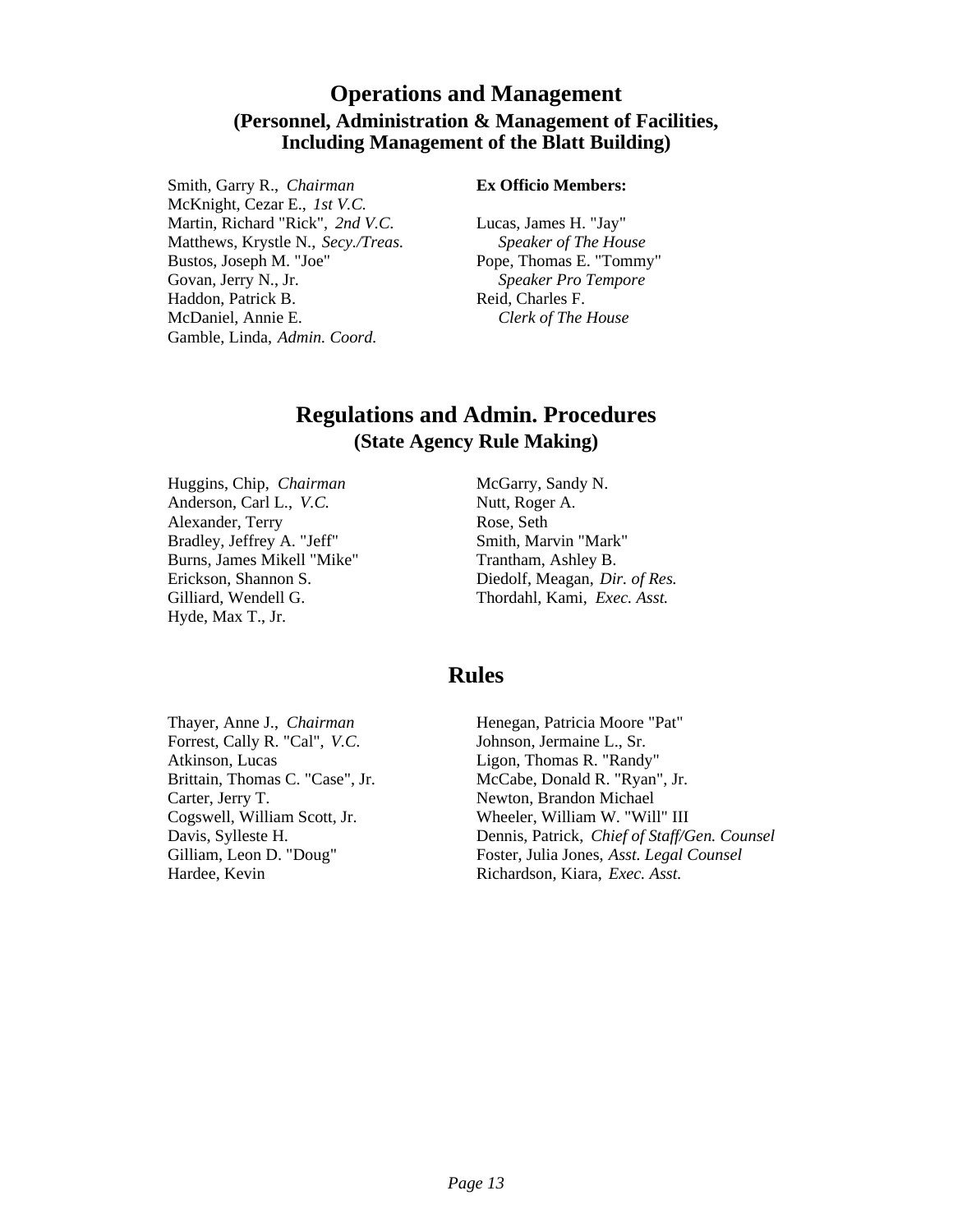# **Ways and Means**

Smith, G. Murrell, Jr., *Chairman* Cobb-Hunter, Gilda, *1st V.C.* Simrill, J. Gary, *2nd V.C.* Ballentine, Nathan Bannister, Bruce W. Clyburn, William "Bill" Crawford, Heather Ammons Daning, Joseph S. Dillard, Chandra E. Erickson, Shannon S. Finlay, Kirkman III Gagnon, Craig A. Hayes, Jackie E. "Coach" Herbkersman, William G. "Bill" Hewitt, Lee Hosey, Lonnie Huggins, Chip Lowe, Phillip D.

Moss, Dennis C. Rutherford, J. Todd Smith, Garry R. Stavrinakis, Leonidas E. "Leon" Weeks, J. David Whitmire, William R. "Bill" Willis, Mark N. Boan, Daniel, *Chief of Staff/Gen. Counsel* Ross, Meredith, *Asst. Gen. Counsel/Leg. Dir.* Turner, Katie Owen, *Budget Director* Hall, Emma, *Research/Budget Analyst* Hearn, Sarah, *Research/Budget Analyst* Jackson, Michael W., *Research/Budget Analyst* Littlefield, Blythe B., *Research/Budget Analyst* Meetze, Stephanie L., *Research/Budget Analyst* Newton, A.J., *Research/Budget Analyst* Riddle, Kenzie, *Research/Budget Analyst* Jackson, Kimberly G., *Exec. Asst.*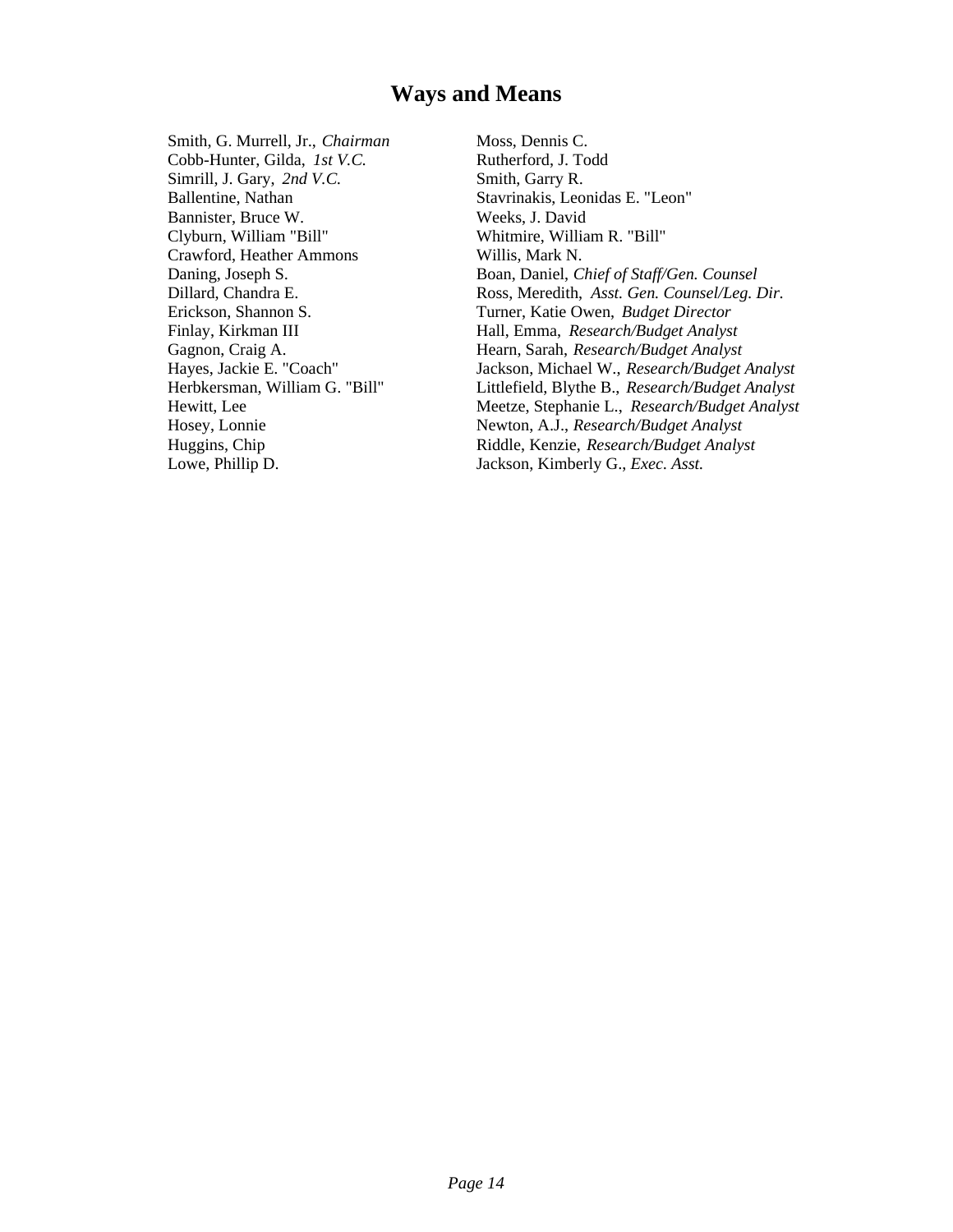# **House Committee Assignments**

**Alexander, Terry** *Education and Public Works, 2nd V.C. Reg. and Admin. Procedures*

**Allison, Merita A. "Rita"** *Education and Public Works, Chairman*

**Anderson, Carl L.** *Labor, Commerce and Industry Reg. and Admin. Procedures, V.C.*

**Atkinson, Lucas** *Agr., Nat. Res. & Environ. Affrs. Rules*

**Bailey, William H.** *Interstate Cooperation, 2nd V.C. Judiciary*

**Ballentine, Nathan** *Ways and Means*

**Bamberg, Justin T.** *Ethics Judiciary*

**Bannister, Bruce W.** *Ways and Means*

**Bennett, Linda "Lin"** *Education and Public Works, 1st V.C.*

**Bernstein, Beth E.** *Ethics, Secy. Judiciary*

**Blackwell, Bart T.** *Labor, Commerce and Industry*

**Bradley, Jeffrey A. "Jeff"** *Labor, Commerce and Industry Reg. and Admin. Procedures*

**Brawley, Wendy C.** *Med., Mil., Public & Mun. Affrs.*

**Brittain, Thomas C. "Case", Jr.** *Education and Public Works Rules*

**Bryant, Bruce M.** *Interstate Cooperation Judiciary*

**Burns, James Mikell "Mike"** *Agr., Nat. Res. & Environ. Affrs., Secy. Reg. and Admin. Procedures*

**Bustos, Joseph M. "Joe"** *Med., Mil., Public & Mun. Affrs. Operations and Management*

**Calhoon, Paula Rawl** *Education and Public Works Ethics*

**Carter, Jerry T.** *Med., Mil., Public & Mun. Affrs. Rules*

**Caskey, Micajah P. "Micah" IV** *Ethics Judiciary*

**Chumley, William M. "Bill"** *Agr., Nat. Res. & Environ. Affrs.*

**Clyburn, William "Bill"** *Ways and Means*

**Cobb-Hunter, Gilda** *Ways and Means, 1st V.C.*

**Cogswell, William Scott, Jr.** *Labor, Commerce and Industry Rules*

**Collins, Neal A.** *Ethics Judiciary, 2nd V.C.*

**Cox, Bobby J.** *Labor, Commerce and Industry*

**Cox, Westley P. "West"** *Judiciary*

**Crawford, Heather Ammons** *Ways and Means*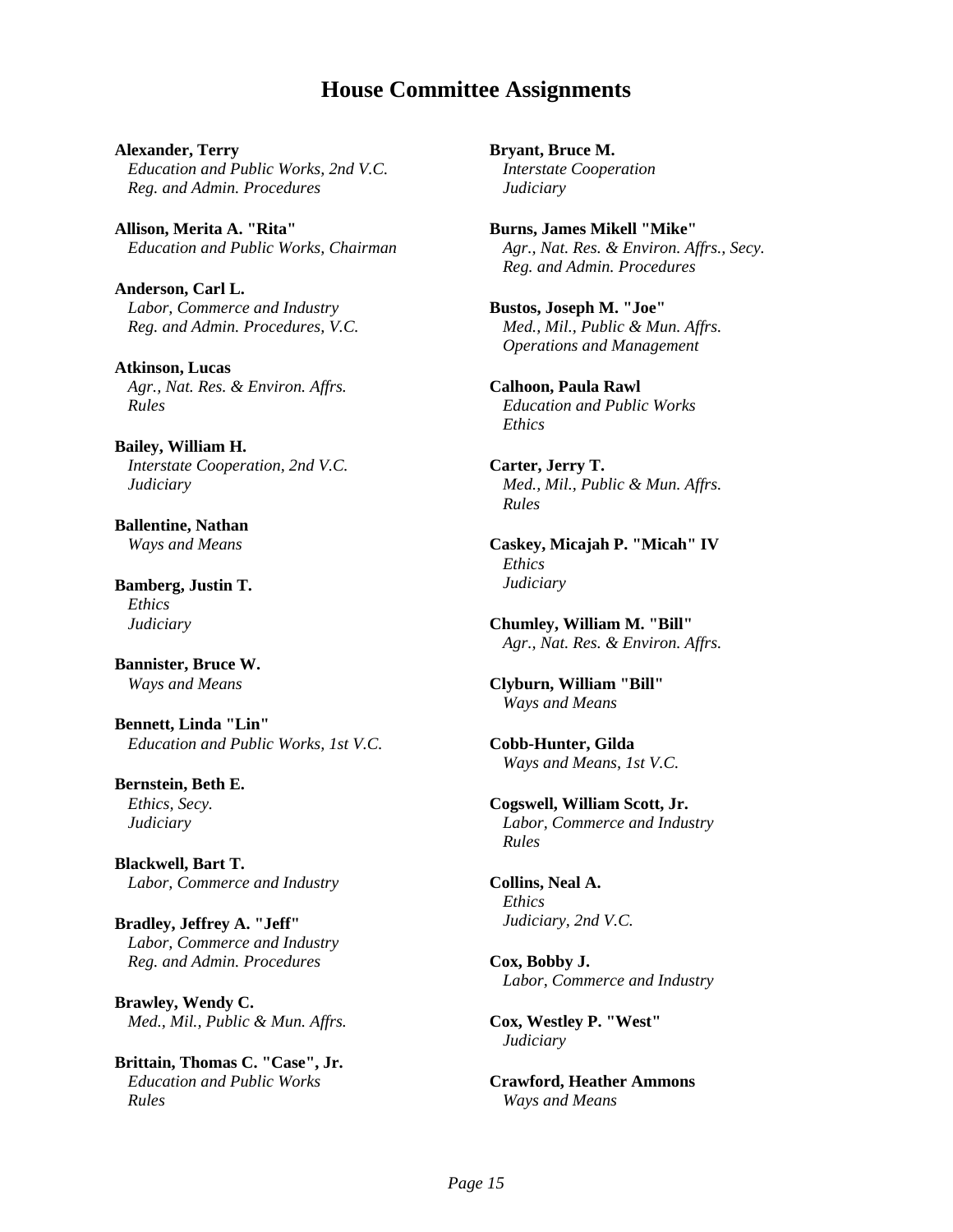**Dabney, Victor M. "Vic"** *Invitations and Memorial Resolutions, Secy. Med., Mil., Public & Mun. Affrs.*

**Daning, Joseph S.** *Ways and Means*

**Davis, Sylleste H.** *Judiciary Rules*

**Dillard, Chandra E.** *Ways and Means*

**Elliott, Jason** *Judiciary*

**Erickson, Shannon S.** *Reg. and Admin. Procedures Ways and Means*

**Felder, R. Raye** *Education and Public Works*

**Finlay, Kirkman III** *Ways and Means*

**Forrest, Cally R. "Cal"** *Agr., Nat. Res. & Environ. Affrs. Rules, V.C.*

**Fry, Russell W.** *Judiciary*

**Gagnon, Craig A.** *Ways and Means*

**Garvin, Kambrell H.** *Agr., Nat. Res. & Environ. Affrs. Legislative Oversight*

**Gatch, Gil** *Education and Public Works Legislative Oversight*

**Gilliam, Leon D. "Doug"** *Agr., Nat. Res. & Environ. Affrs. Rules*

**Gilliard, Wendell G.** *Med., Mil., Public & Mun. Affrs., 3rd V.C. Reg. and Admin. Procedures*

**Govan, Jerry N., Jr.** *Education and Public Works Operations and Management*

**Haddon, Patrick B.** *Agr., Nat. Res. & Environ. Affrs. Operations and Management*

**Hardee, Kevin** *Labor, Commerce and Industry Rules*

**Hart, Christopher R. "Chris"** *Med., Mil., Public & Mun. Affrs.*

**Hayes, Jackie E. "Coach"** *Ways and Means*

**Henderson-Myers, Rosalyn D.** *Education and Public Works Legislative Oversight*

**Henegan, Patricia Moore "Pat"** *Judiciary Rules*

**Herbkersman, William G. "Bill"** *Ways and Means*

**Hewitt, Lee** *Ways and Means*

**Hill, Jonathon D.** *Med., Mil., Public & Mun. Affrs., 2nd V.C.*

**Hiott, David R.** *Agr., Nat. Res. & Environ. Affrs., Chairman*

**Hixon, William M. "Bill"** *Agr., Nat. Res. & Environ. Affrs., 2nd V.C. Legislative Oversight*

**Hosey, Lonnie** *Ways and Means*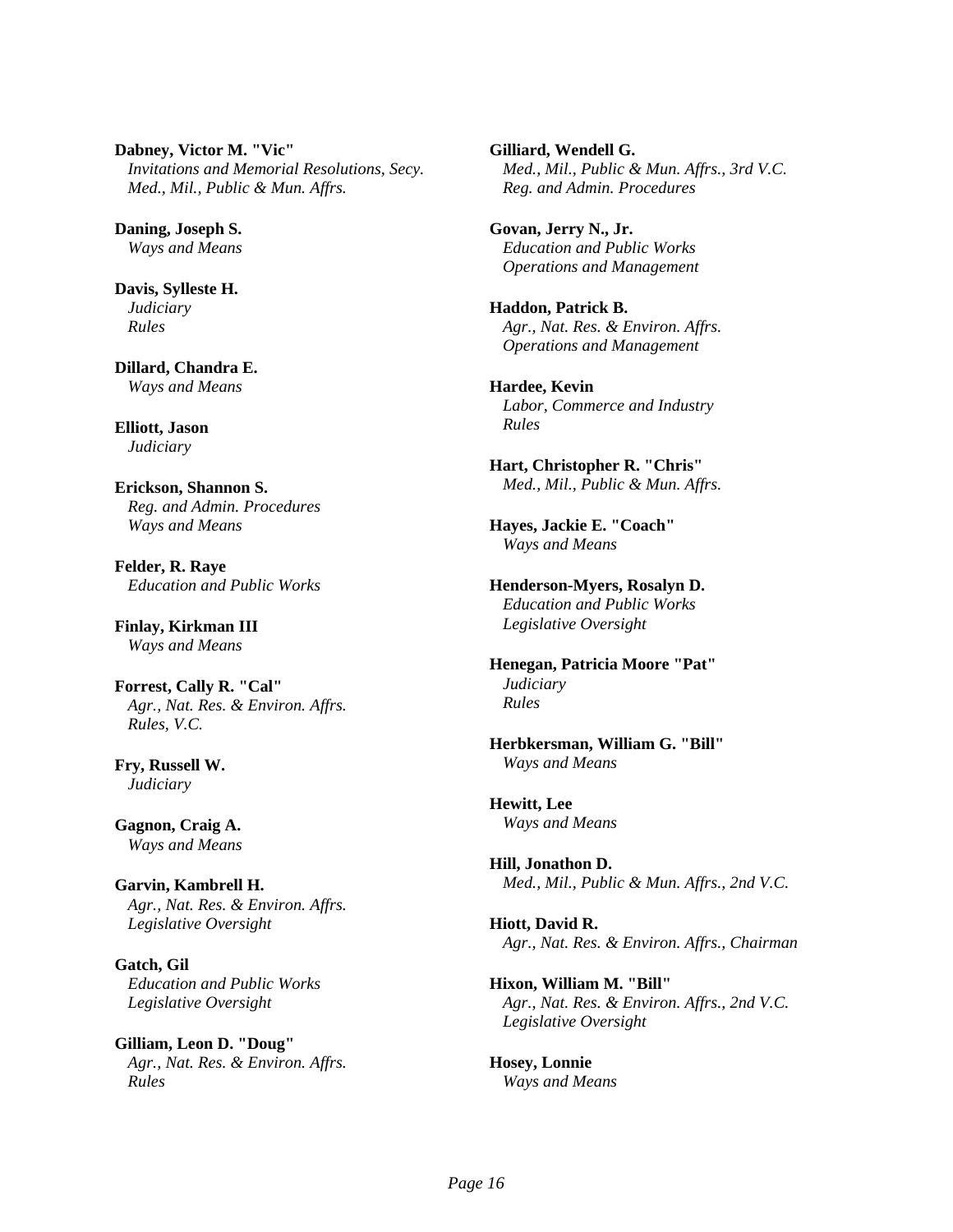**Howard, Leon** *Med., Mil., Public & Mun. Affrs., Chairman*

**Huggins, Chip** *Reg. and Admin. Procedures, Chairman Ways and Means*

**Hyde, Max T., Jr.** *Judiciary Reg. and Admin. Procedures*

**Jefferson, Joseph H., Jr.** *Labor, Commerce and Industry, 2nd V.C. Legislative Oversight, 1st V.C.*

**Johnson, Jeffrey E. "Jeff"** *Judiciary Legislative Oversight*

**Johnson, Jermaine L., Sr.** *Med., Mil., Public & Mun. Affrs. Rules*

**Johnson, Kimberly O.** *Legislative Oversight Med., Mil., Public & Mun. Affrs.*

**Jones, Stewart O.** *Med., Mil., Public & Mun. Affrs.*

**Jordan, Wallace H. "Jay", Jr.** *Ethics, Chairman Judiciary*

**Kimmons, Mandy W.** *Judiciary*

**King, John Richard C.** *Judiciary, 1st V.C.*

**Kirby, Roger K.** *Labor, Commerce and Industry*

**Ligon, Thomas R. "Randy"** *Agr., Nat. Res. & Environ. Affrs. Rules*

**Long, Steven Wayne** *Labor, Commerce and Industry* **Lowe, Phillip D.** *Ways and Means*

**Lucas, James H. "Jay"**

**Magnuson, Josiah** *Agr., Nat. Res. & Environ. Affrs. Legislative Oversight*

**Martin, Richard "Rick"** *Agr., Nat. Res. & Environ. Affrs. Operations and Management, 2nd V.C.*

**Matthews, Krystle N.** *Med., Mil., Public & Mun. Affrs., Secy. Operations and Management, Secy./Treas.*

**May, Robert J. "RJ" III** *Agr., Nat. Res. & Environ. Affrs.*

**McCabe, Donald R. "Ryan", Jr.** *Med., Mil., Public & Mun. Affrs. Rules*

**McCravy, John R. III** *Judiciary Legislative Oversight*

**McDaniel, Annie E.** *Education and Public Works Operations and Management*

**McGarry, Sandy N.** *Med., Mil., Public & Mun. Affrs. Reg. and Admin. Procedures*

**McGinnis, Timothy A. "Tim"** *Education and Public Works Legislative Oversight*

**McKnight, Cezar E.** *Judiciary Operations and Management, 1st V.C.*

**Moore, JA** *Agr., Nat. Res. & Environ. Affrs.*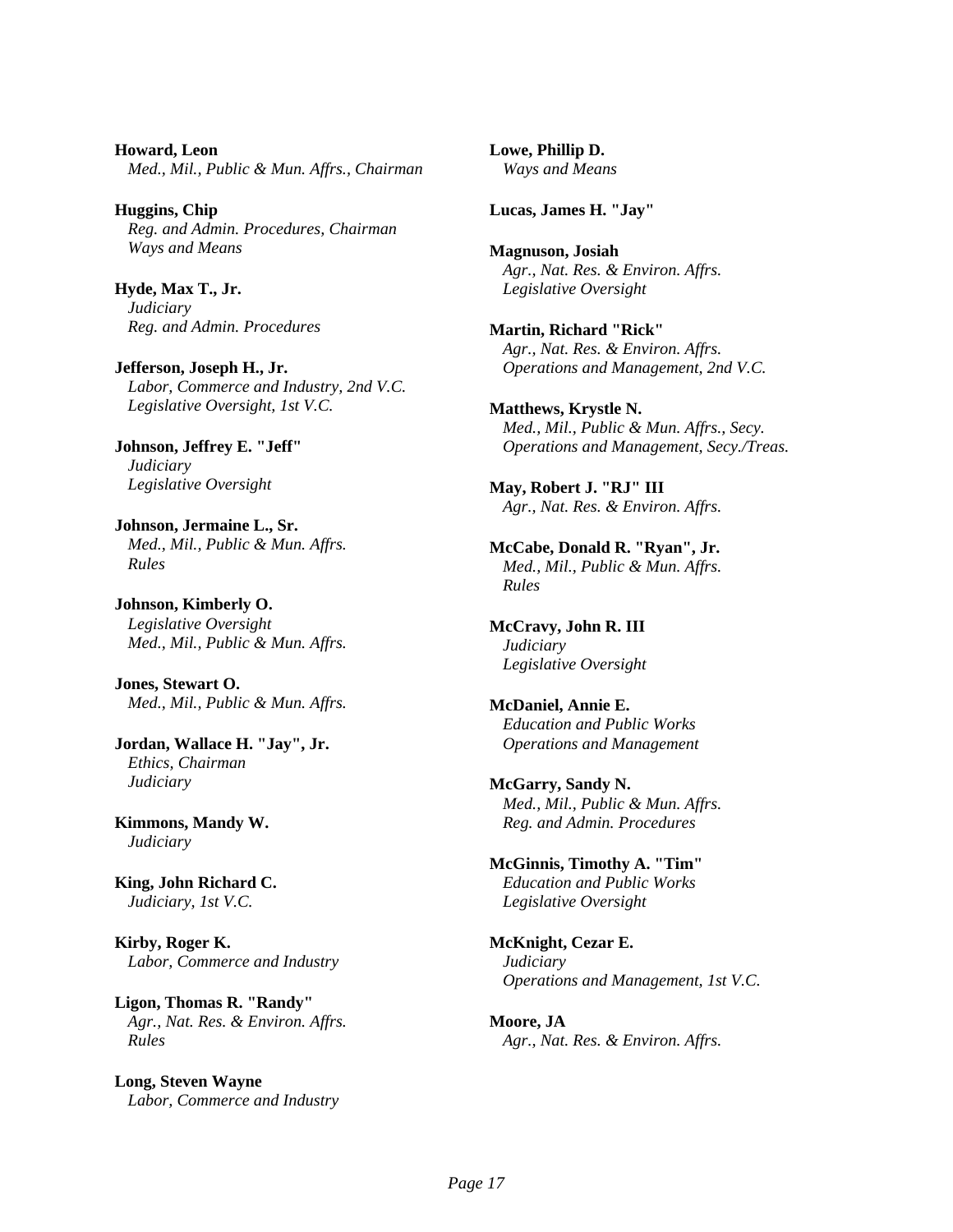**Moore, Travis A.** *Education and Public Works Legislative Oversight*

**Morgan, Adam M.** *Education and Public Works Legislative Oversight*

**Moss, Dennis C.** *Invitations and Memorial Resolutions, Chairman Ways and Means*

**Moss, V. Stephen "Steve"** *Agr., Nat. Res. & Environ. Affrs., 1st V.C.*

**Murphy, Chris** *Judiciary, Chairman*

**Murray, Chardale R.** *Interstate Cooperation Med., Mil., Public & Mun. Affrs.*

**Newton, Brandon Michael** *Judiciary Rules*

**Newton, Wm. Weston J.** *Judiciary Legislative Oversight, Chairman*

**Nutt, Roger A.** *Agr., Nat. Res. & Environ. Affrs. Reg. and Admin. Procedures*

**Oremus, Melissa Lackey** *Education and Public Works Legislative Oversight*

**Ott, Russell L.** *Labor, Commerce and Industry Legislative Oversight*

**Parks, J. Anne** *Med., Mil., Public & Mun. Affrs., 1st V.C.*

**Pendarvis, Marvin R.** *Agr., Nat. Res. & Environ. Affrs. Legislative Oversight*

**Pope, Thomas E. "Tommy"**

**Rivers, Michael F., Sr.** *Education and Public Works Legislative Oversight*

**Robinson, Leola C.** *Interstate Cooperation, 1st V.C. Med., Mil., Public & Mun. Affrs.*

**Rose, Seth** *Judiciary Reg. and Admin. Procedures*

**Rutherford, J. Todd** *Ethics Ways and Means*

**Sandifer, William E. "Bill" III** *Labor, Commerce and Industry, Chairman*

**Simrill, J. Gary** *Ways and Means, 2nd V.C.*

**Smith, G. Murrell, Jr.** *Ethics Ways and Means, Chairman*

**Smith, Garry R.** *Operations and Management, Chairman Ways and Means*

**Smith, Marvin "Mark"** *Education and Public Works Reg. and Admin. Procedures*

**Stavrinakis, Leonidas E. "Leon"** *Ethics Ways and Means*

**Stringer, Tommy M.** *Education and Public Works Legislative Oversight*

**Taylor, Bill** *Labor, Commerce and Industry*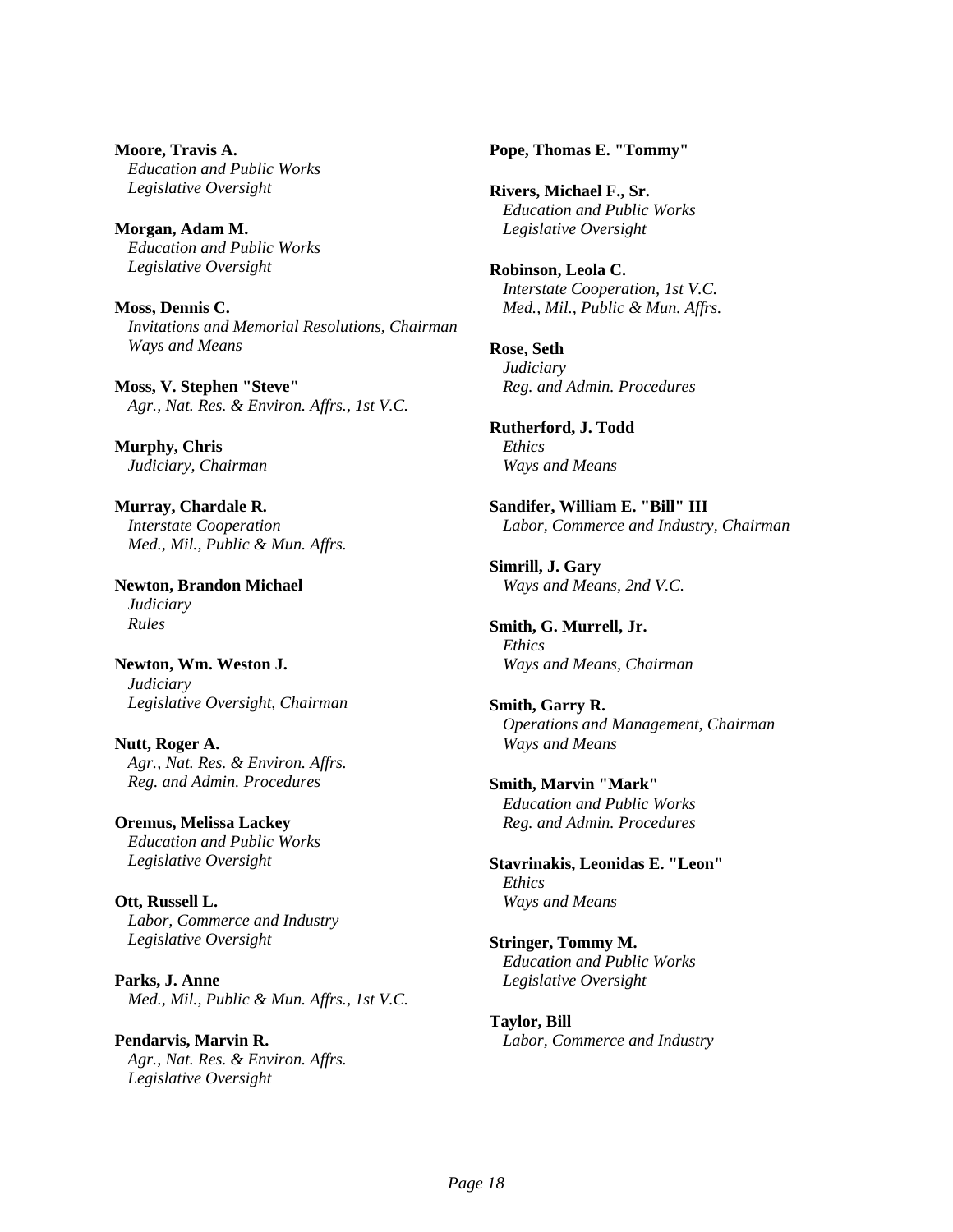**Tedder, Deon T.** *Invitations and Memorial Resolutions Med., Mil., Public & Mun. Affrs.*

**Thayer, Anne J.** *Labor, Commerce and Industry Rules, Chairman*

**Thigpen, Ivory Torrey** *Judiciary*

**Trantham, Ashley B.** *Education and Public Works Reg. and Admin. Procedures*

**Weeks, J. David** *Ethics, V.C. Ways and Means*

#### **West, John Taliaferro "Jay" IV** *Labor, Commerce and Industry, 1st V.C. Legislative Oversight*

**Wetmore, Elizabeth "Spencer"** *Judiciary*

**Wheeler, William W. "Will" III** *Judiciary Rules*

**White, W. Brian** *Labor, Commerce and Industry*

**Whitmire, William R. "Bill"** *Ways and Means*

#### **Williams, Robert Q.**

*Invitations and Memorial Resolutions, 1st V.C. Labor, Commerce and Industry*

**Williams, Shedron D.** *Agr., Nat. Res. & Environ. Affrs.*

#### **Willis, Mark N.**

*Interstate Cooperation, Chairman Ways and Means*

#### **Wooten, Chris**

*Labor, Commerce and Industry Legislative Oversight*

#### **Yow, Richard L. "Richie"**

*Invitations and Memorial Resolutions, 2nd V.C. Labor, Commerce and Industry*